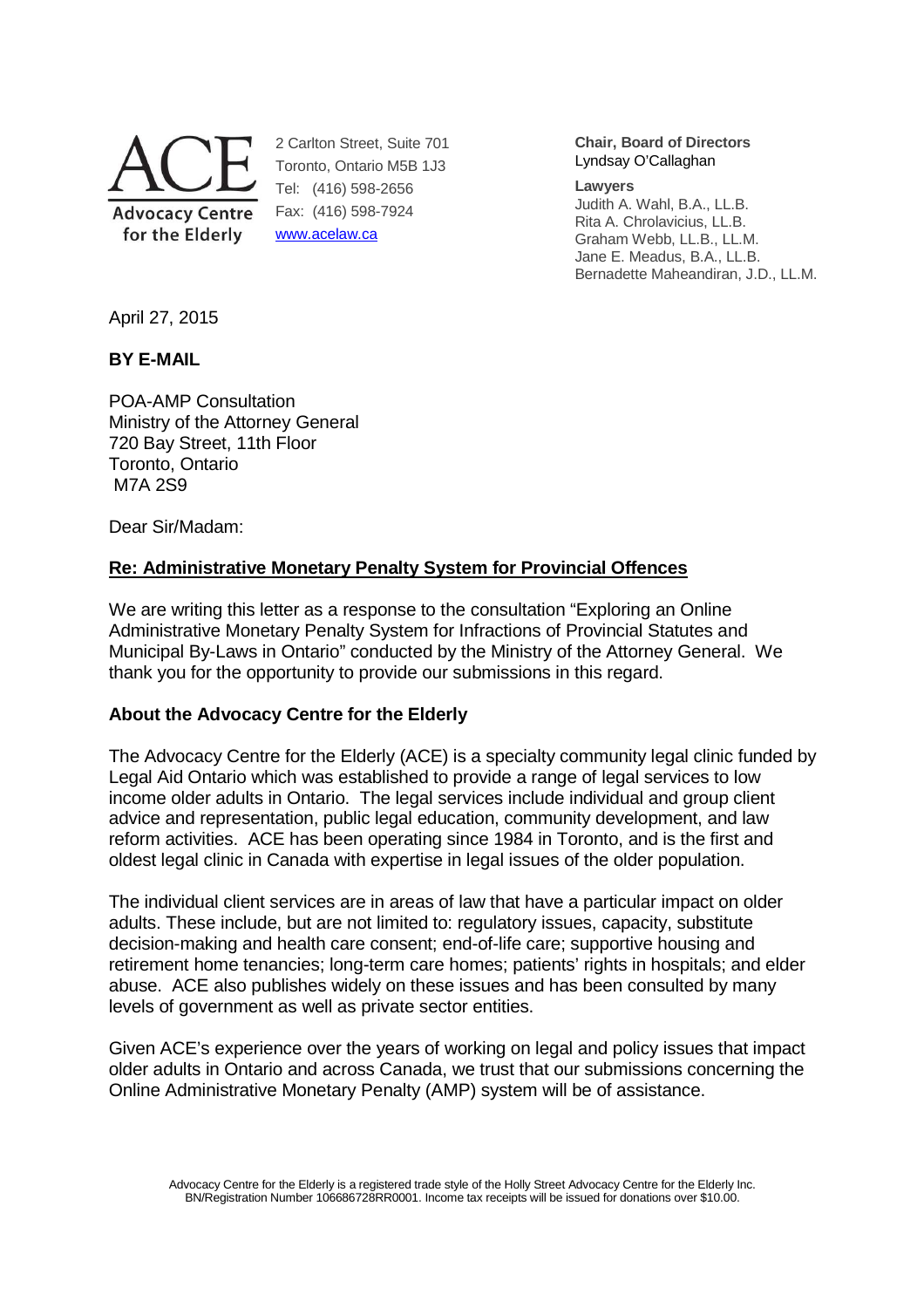## **Online AMP System**

We have reviewed the Online AMP system consultation document dated March 3, 2015. The document itself does not provide specifics regarding the system proposed. Nevertheless, we have endeavoured to respond to some of the questions outlined in the document as they relate to older adults.

The proposed AMP system would entail a penalty being imposed once an infraction is detected rather than once a party has pled guilty to an offence or the court has convicted a defendant.<sup>1</sup> The regulator-imposed AMP would only be subject to rights of review made available under the AMP scheme. $<sup>2</sup>$  For some offences, the only review would be</sup> an application for judicial review to the Court. The proposed AMP system would no longer allow justices of the peace at the Ontario Court of Justice to preside over trials of the selected offences, but intimates that there would be some process of review of monetary penalties. This review process has not yet been established, but could involve any number of mechanisms, from a written application to an in-person hearing in front of non-judicial hearing officers.

Our submissions in relation to the Online AMP system will primarily address the following:

- 1. The offences to which monetary penalties would apply;
- 2. The accessibility of an online AMP system; and,
- 3. The constitutionality/procedural fairness of an online AMP system.

## **1. Types of offences to which the AMP system would apply**

There are myriad provincial statutes, regulations and municipal by-laws which designate offences to be prosecuted under the Provincial Offences Act, and touch a diverse range of subject matters. Some of the offences which impact older adults include:

- Highway Traffic Act;
- Long Term Care Homes Act;
- Retirement Homes Act;
- Consumer Protection Act:
- Trespass to Property Act;
- Housing Services Act;

-

- Compulsory Automobile Insurance Act;
- Municipal by-laws which relate to parking;
- Municipal by-laws which relate to animal control;

 $1$  Law Commission of Ontario, The Modernization of the Provincial Offences Act, available at: http://www.lco-cdo.org/en/provincial-offences-interim-report, at p. 3 <sup>2</sup> Ibid., p. 50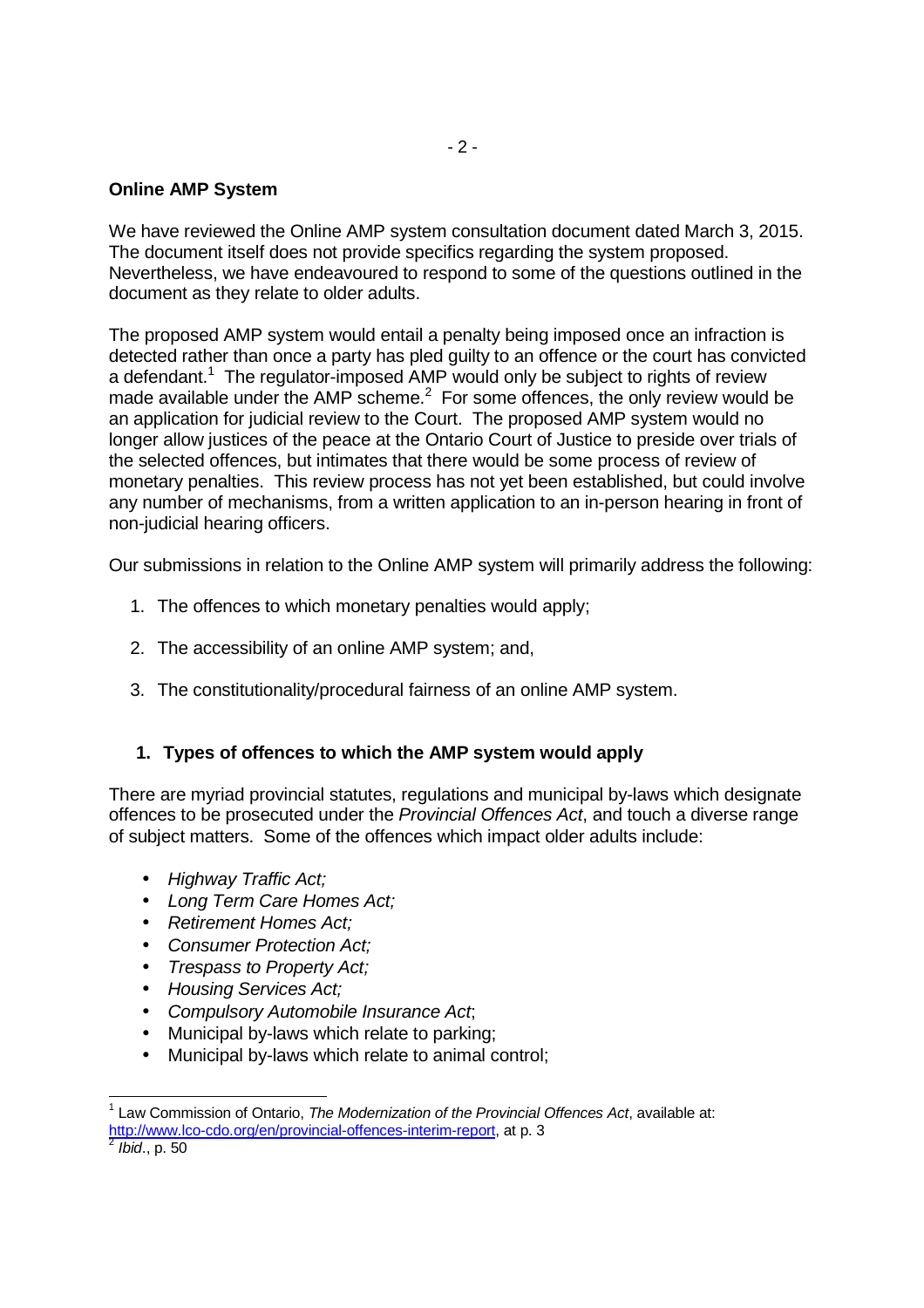- Fire Protection and Prevention Act,
- Smoke-Free Ontario Act, and,
- Family Law Act.

Some of the offences presently carry a possible term of imprisonment as well as significant fines.

The consultation document itself recognizes that not all matters would be suitable for an AMP system, including offences where the penalty includes imprisonment. As indicated by the Law Commission of Ontario in their interim report on the Provincial Offences Act, including these offences may fall afoul of the legal rights provided in the Canadian Charter of Rights and Freedoms.<sup>3</sup> All offences in the referenced statutes, regulations or municipal by-laws must be examined to determine if they are are suitable in some circumstances for merely incurring an administrative monetary penalty. If there is any potential for penal consequences, the case could be diverted to the Ontario Court of Justice.

ACE recommends that offences which have significant monetary penalties either not be subject to the AMP system or that the system contain a process for the person incurring the penalty to make submissions on the undue hardship of the penalty. If the penalty is objectively significant, it may be considered punitive and the Canadian Charter of Rights and Freedoms may be engaged.

Although lower monetary penalties may not be considered to have penal consequences, many of our clients are on fixed incomes and a monetary penalty would have a significant impact on their ability to pay for basic necessities such as food or shelter. Without such a mechanism for review on the basis of hardship, a monetary penalty would have disproportionate impacts on these persons.

Further, offences which have a defence, such as due diligence, or that require that the defendant have intent or knowledge, may not be suitable for the AMP system. For example, in the Housing Services Act, sections 55(1) and 92) create offences where:

No member of a household shall knowingly obtain or receive rent-geared-toincome assistance for which the household is not eligible. 2011, c. 6, Sched. 1, s. 55 (1).

(2) A person shall not knowingly aid or abet a member of a household to obtain or receive rent-geared-to-income assistance for which the household is not eligible. 2011, c. 6, Sched. 1, s. 55 (2).

These types of offences require that the person have knowledge that a person is not eligible for the services. For these types of offences, it would not be appropriate to use an

 $\frac{1}{3}$  Ibid.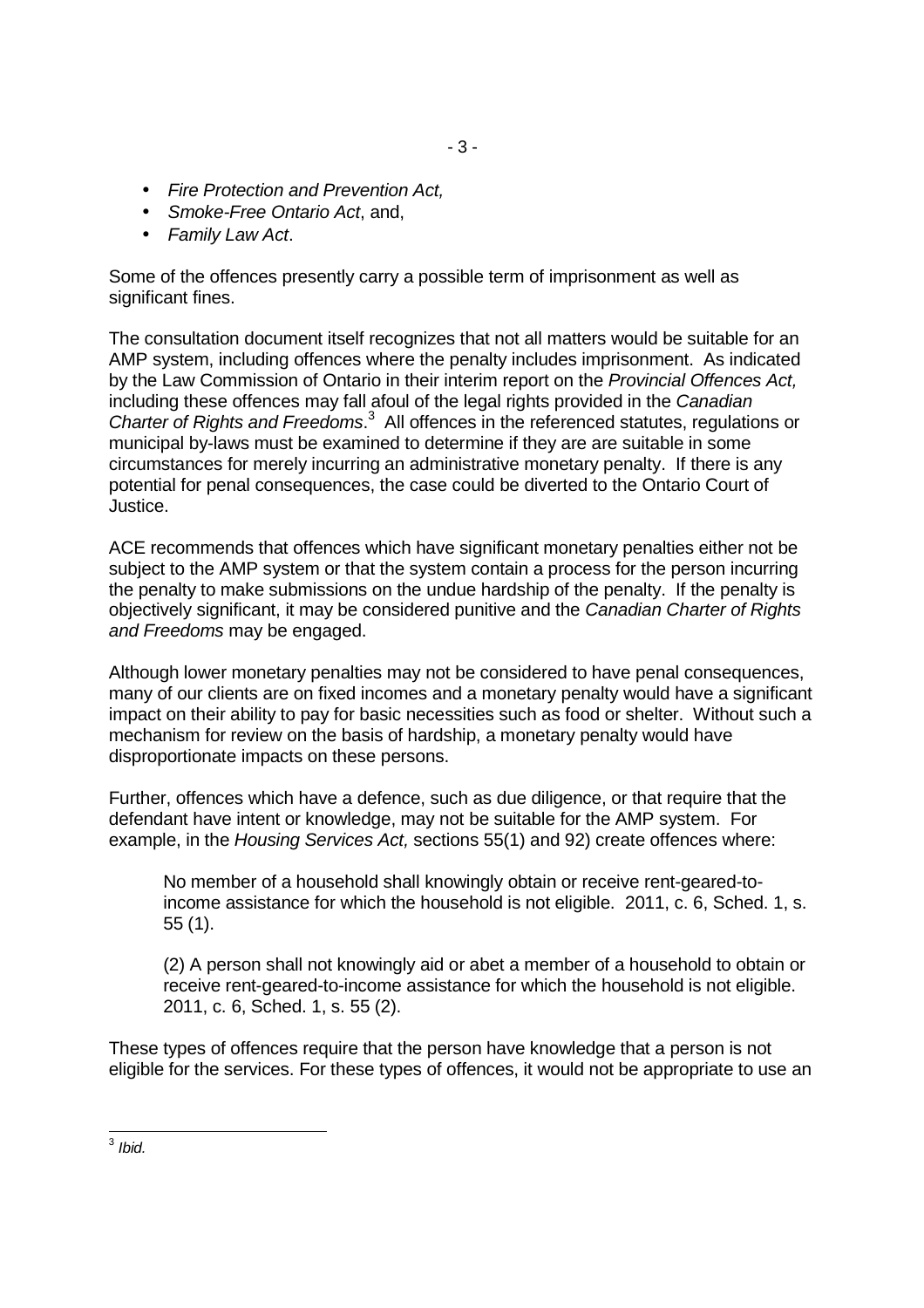AMP system at all. For strict liability offences, a review mechanism must exist where defences of due diligence can be raised.

ACE recommends that the Ministry undertake a review of the offences subject to the Provincial Offences Act in order to determine where an AMP system may be appropriate. ACE further recommends that the public be permitted to make comments once the review of these offences has been completed and the Ministry has made recommendations regarding which offences would be subject to the AMP system.

#### **2. Accessibility of an online AMP system**

It is essential that the system by which even minor provincial offences are addressed is accessible, given the fact that this system, which pervades almost every sphere of life, is the face of justice for most Ontarians. Any efficiency gained by creating an AMP system must be balanced against access to justice considerations.

While an online system may be beneficial for some to obtain supporting information, and guidance regarding the AMP system through instructional videos or other media would be useful for self-represented persons, it is key that this information also be available offline. While many seniors are technologically savvy, ACE submits that a large proportion still rely on print materials. Certainly, this is the case for many seniors living in congregate settings such as retirement homes and long-term care homes. Many of the residents of retirement homes and long-term care homes do not readily have access to a telephone (if at all) let alone a computer with an Internet connection. Information about the AMP system should be accessible through a phone system or in the form of physical information sheets that can be obtained by visiting the regulator's office or a courthouse.

Any review mechanisms decided upon in the AMP system should not merely be online. One of the suggestions outlined in the consultation document included online mediation. Owing to the issues related to internet access identified above, it is vital that other methods of participation be available for both defendants and possible witnesses, should the AMP system include a review process.

Further, where the offence allows for a defence to be raised, any review mechanism raised should clearly indicate which defences can be used. This information should be provided to both the adjudicator and the person incurring the penalty. As most of the defendants are self-represented, such procedural guidelines would be very useful and ensure accessibility.

Lastly, any penalties imposed under the AMP systems should allow for accessible methods of payment, including payment through a bank, by cheque or cash in person at a central location.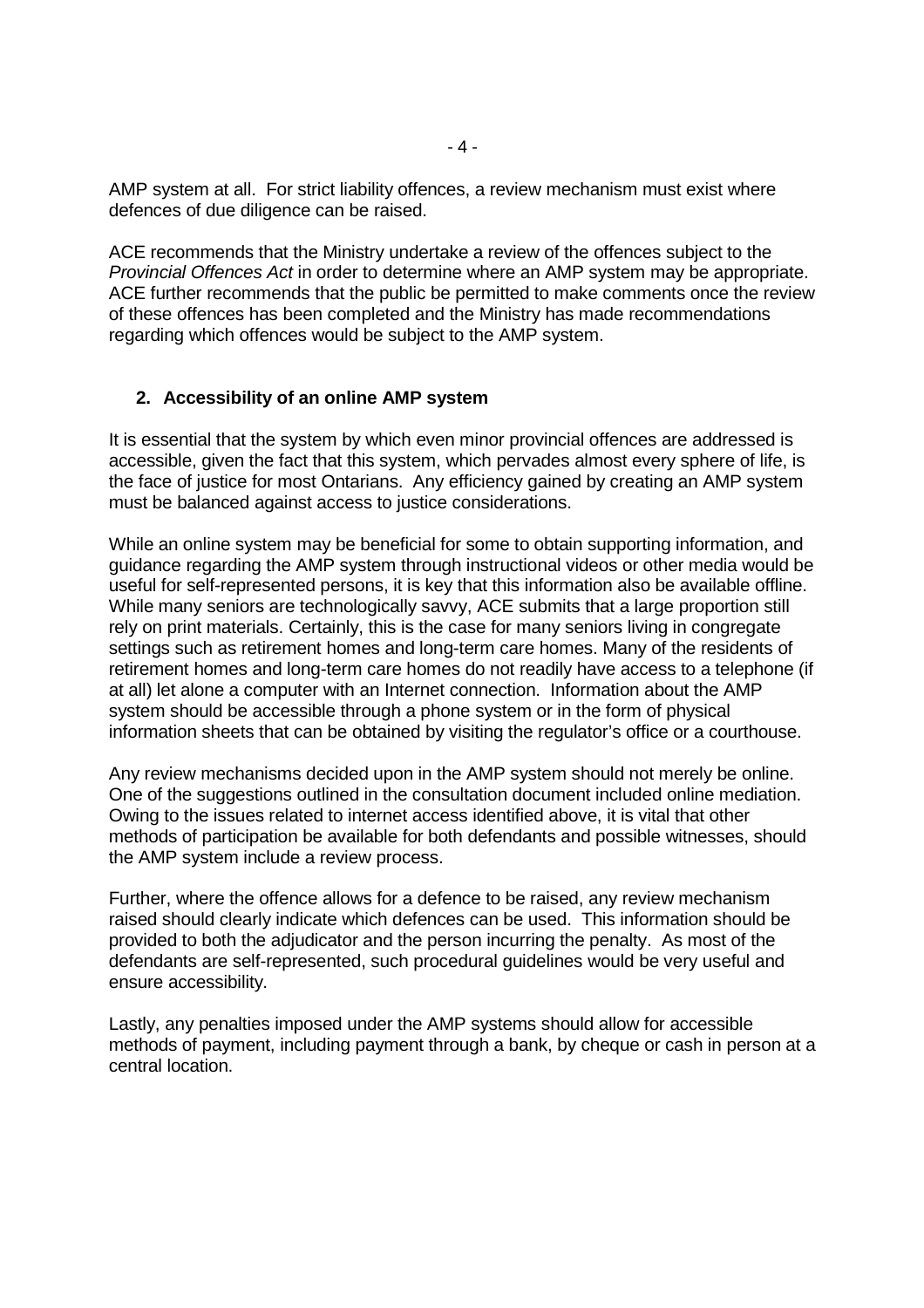# **3. Constitutionality/Procedural Fairness of an online AMP system**

The Law Commission of Ontario has written extensively on the constitutionality of an AMP system in their interim report. As indicated above, the penalties themselves cannot be punitive. Owing to the range of possible issues raised by Part I offences under the Provincial Offences Act, the Law Commission of Ontario recommended that these offences be reviewed to determine which, if any, would best addressed through the AMP system.<sup>4</sup> We support this recommendation.

The nature of each offence will determine the constitutionality of the AMP system as well as the necessary content of the duty of fairness to which a person incurring the monetary penalty will be entitled. For example, certain offences will necessitate certain pre-hearing rights, such as the notice of the penalty, disclosure or discovery. Other offences will also require specific hearing rights, such as the right to counsel, the right to make oral or written submissions or the right to written reasons for the decision. This may render the offences as inappropriate for the AMP system or they might dictate the nature of the review mechanism that would be necessary for an AMP system to fulfil their duty of fairness. Nevertheless, any review mechanism must be independent from the decisionmaker under the AMP system itself to be considered procedurally fair.

## **RECOMMENDATIONS:**

The reform of the administration of justice under the Provincial Offences Act has the potential to make a tremendous impact on the lives of older adults. As such, ACE makes the following recommendations:

- Offences which have significant monetary penalties either should not be under the AMP system or the AMP system should contain a process for the person incurring the penalty to make submissions on the undue hardship of the penalty;
- Strict liability offences under the AMP system should permit defences of due diligence to be raised at a hearing stage within a review mechanism;
- Offences under the *Provincial Offences Act* should be reviewed to determine whether the AMP system is appropriate from a procedural fairness/constitutional perspective; and indicate whether diversion to the Ontario Court of Justice is suitable in cases where penal consequences are possible;
- Once these offences are reviewed, the public should be provided an opportunity to make submissions;
- Offline systems should be established to provide guidance to persons trying to navigate the AMP process;
- Offline systems to participate in the AMP system should be established;
- Clear guidance regarding possible defences to be raised during the review process should be provided to adjudicators and persons incurring the administrative penalty; and,

 $\frac{4}{4}$  lbid., pg. 3.